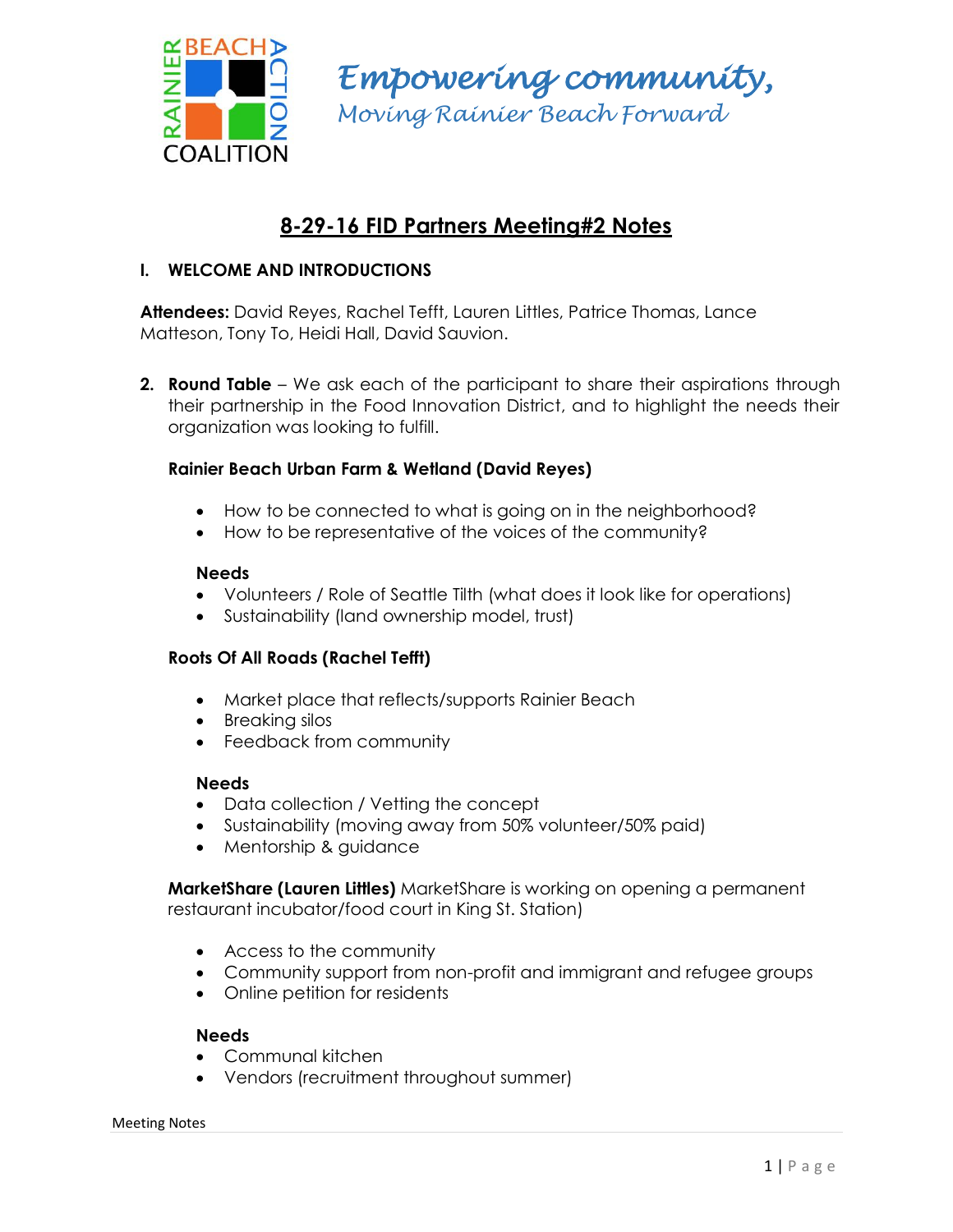

*Empowering community, Moving Rainier Beach Forward*

# **Rainier Beach Action Coalition (Patrice Thomas, David Sauvion)**

- Consider adjacent neighborhoods (Othello, Tukwila)
- Engage the African American community
- Land ownership
- Not just creating jobs but change the food system
- Develop sense of advocacy (individually + collectively)

#### **Needs**

- Real estate broker
- Entity to steward the land banking process
- Programming committee (training, schools, finance, technology)
- Education anchor partner (UW?)
- Volunteers
- Housing advocate
- Timeline

# **SouthEast Effective Development (Lance Matteson)**

- Support Food/Community driven initiatives
- Economic Development, nutritional health
- Job creation
- Start small, build to scale and impact (100s+ jobs)
- Density at light rail station
- Outcome driven, less talking

## **Needs**

- Food Businesses
- Measure/Living wage
- Investments in job creation
- Financial tools (difficult compared to Affordable Housing)
- More data on business community in Rainier Beach (business sector and commercial real estate)
- Systematic up-to-date information & anecdotal information (one off opportunity)

# **HomeSight (Tony To)**

- Community-based Partnership
- Bringing more resources to community
- City-wide stewardship group (Equitable Development Implementation Plan)